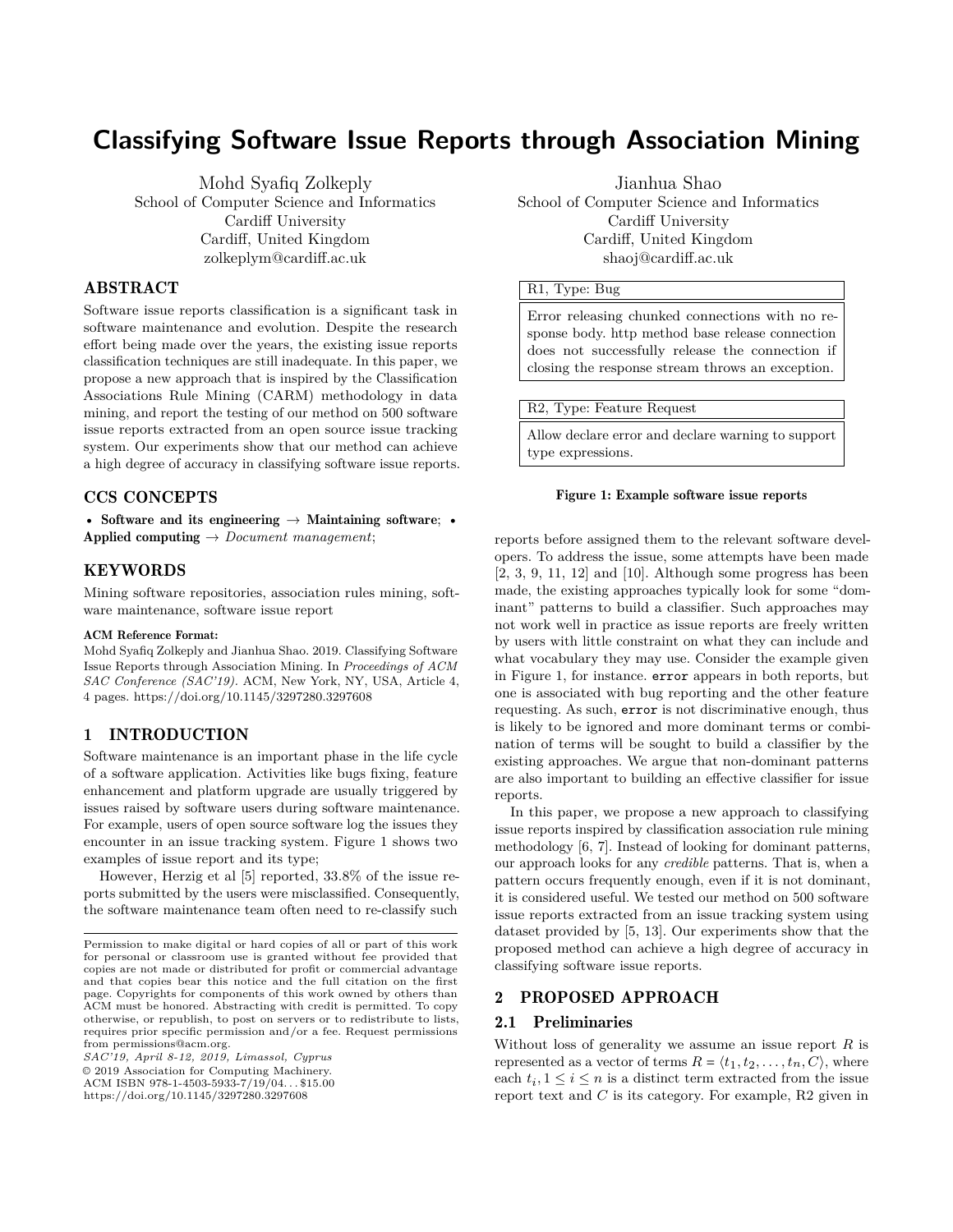Example [1](#page-0-0) may be represented as

 $R2 = \langle error, warning, type, expressions, feature \rangle$ 

Here, R2 is represented, rather arbitrarily, by a vector that contains the nouns appeared in it and a category term feature. From a set of vectorised reports  $\mathbb{R}$  =  $\{V_1, V_2, \ldots, V_m\}$ , rules of the form

$$
r: a_1, a_2, \ldots, a_k \to c
$$

are generated, where  $a_1, a_2, \ldots, a_k$  is called an *association* of terms and  $c$  is a category. Our goal is to derive a set of such rules that can be used to classify issue reports accurately. To ensure that the rules that we derive from a corpus of issue reports have some "minimal credibility", we employ two commonly used measures [\[1\]](#page-3-11):

- ∙ support. This is a count of how many times the association of terms  $(a_1, a_2, \ldots, a_k)$  of a rule  $(r :$  $a_1, a_2, \ldots, a_k \rightarrow c$  has occurred in a set of reports (R). Support indicates the *strength* of a rule.
- ∙ confidence. This is the ratio of the number of times a rule  $(r : a_1, a_2, \ldots, a_k \rightarrow c)$  has occurred to the number of times the association of terms of the rule  $(a_1, a_2, \ldots, a_k)$  has occurred by itself in a set of reports (R). Confidence indicates the *accuracy* of a rule.

These two measure are specified by the users of our method and tuned for particular datasets, and we search for all the rules from a set of vectorised reports that have the minimum support and confidence. The rules are known as *credible* rules.

#### 2.2 Rules Generation

To derive a set of all credible rules, we use the *rules generation* algorithm shown in Algorithm [1](#page-1-0) which is inspired by the CARM methodology [\[6,](#page-3-8) [7\]](#page-3-9). The algorithm works as follows. Each distinct category  $c_j$  is considered in turn (step 2). For each  $c_j$ , we select the subset of vectors  $T_{c_j}$  from R that contain  $c_i$  as a category (step 3). We then extract single terms from  $T_{c_j}$  that have sufficient support (step 4), and we denote this set as  $L_1$  and call it *large single terms*. Note that while we calculate support for each term in  $T_{c_i}$  only, the support calculation itself is based on the entire dataset  $\mathbb{R}$ , not  $T_{c_j}$ .

Next, it goes into iteration (step 5). Each association of  $i$ terms in  $L_i$   $(t_1, t_2, \ldots, t_i)$  is paired with category  $c_i$  to form a rule  $(t_1, t_2, \ldots, t_i \rightarrow c_j)$  and we check if the rule has sufficient confidence (steps 6-7). Note that this confidence calculation needs no further scan of the dataset R, as the support for  $t_1, t_2, \ldots, t_i$  is already available, first from step 4 then from step 9 (see below), and the occurrence of  $t_1, t_2, \ldots, t_i \rightarrow$  $c_j$  can be obtained by a scan of  $T_{c_j}$ . Rules with sufficient confidence are retained and others are discarded (step 8). Once rule generation is done for associations of  $i$  terms, the Generate function attempts to generate associations of  $i+1$ terms from the  $i$  terms, following the well-known apriori principle [\[1\]](#page-3-11) (step 9). After this, the algorithm goes into the second round, attempting to find associations having two terms to form rules. The generated rule is retained in

<span id="page-1-0"></span>

|  |  |  | <b>Algorithm 1</b> Rules Generation |
|--|--|--|-------------------------------------|
|--|--|--|-------------------------------------|

| <b>input:</b> report vectors $\mathbb R$ and class values C                            |  |  |  |  |  |  |
|----------------------------------------------------------------------------------------|--|--|--|--|--|--|
| the user defined thresholds $minSupp, minConf$                                         |  |  |  |  |  |  |
| output: a set of credible rules $\mathcal{R}$                                          |  |  |  |  |  |  |
| 1. $\mathcal{R} \leftarrow \emptyset$ :                                                |  |  |  |  |  |  |
| 2. for each $c_i$ in C do                                                              |  |  |  |  |  |  |
| 3. $T_{c_i} \leftarrow \text{SELECT}(\mathbb{R}, c_i)$                                 |  |  |  |  |  |  |
| 4. $L_1 \leftarrow \{ v \mid minSupp \leq  v , v \text{ in the domain of } T_{c_j} \}$ |  |  |  |  |  |  |
| for $(i = 1, L_i \neq \emptyset, i++)$ do<br>5.                                        |  |  |  |  |  |  |
| for each $t_1, t_2, \ldots, t_i$ in $L_i$ do<br>6.                                     |  |  |  |  |  |  |
| if conf $(t_1, t_2, \ldots, t_i \rightarrow c_i) \geq minConf$<br>7.                   |  |  |  |  |  |  |
| $\mathcal{R} \leftarrow \mathcal{R} \cup t_1, t_2, \ldots, t_i \rightarrow c_i$<br>8.  |  |  |  |  |  |  |
| $L_{i+1} \leftarrow \text{GENERALE}(L_i)$<br>9.                                        |  |  |  |  |  |  |
| 10. return $\mathcal R$                                                                |  |  |  |  |  |  |

R. No more associations of terms may be generated, and computation involving the bug category is complete.

## 2.3 Report Classification

Multiple rules generated by our association mining may be fired during the classification process. To deal with this situation, we resort to *majority vote*. This is shown in Algorithm [2.](#page-1-1)

<span id="page-1-1"></span>

| <b>Algorithm 2</b> Report Classification                                                                                         |  |  |  |  |  |
|----------------------------------------------------------------------------------------------------------------------------------|--|--|--|--|--|
| <b>input:</b> a set of credible rules $\mathcal{R}$ and<br>a vectorised issue report $V = \langle t_1, t_2, \ldots, t_k \rangle$ |  |  |  |  |  |
| output: the category of $V$                                                                                                      |  |  |  |  |  |
| 1. for each rule $r: t_1, t_2, \ldots, t_k \rightarrow c_i$ in R do                                                              |  |  |  |  |  |
| 2. if V covers $r$                                                                                                               |  |  |  |  |  |
| 3. $Count_{c_i}$ ++                                                                                                              |  |  |  |  |  |
| 4. $S \leftarrow \max_{c_i}(Count_{c_i})$                                                                                        |  |  |  |  |  |
| 5. if $ S  > 1$                                                                                                                  |  |  |  |  |  |
| 6. return "unable to classify"                                                                                                   |  |  |  |  |  |
| 7. else                                                                                                                          |  |  |  |  |  |
| 8. <b>return</b> $c_i$ associated with S                                                                                         |  |  |  |  |  |

We take each derived rule  $r : t_1, t_2, \ldots, t_k \to c_j$  in turn (step 1). If the vector to be classified  $(V)$  covers r, i.e. every term in the antecedent of  $r$  appears in  $V$  (step 2), then  $r$  is fired and we increase the counter for category  $c_j$  by 1 (step 3). Once all the rules are checked, we consider the categories that have the largest counts (step 4). When there is a clear winner (i.e. there is a single largest count), this category will be returned as the category for the report. If there is a tie, then our method will report that it is unable to classify the vector.

#### 3 EMPIRICAL EVALUATION

#### 3.1 Experiment Setup

We used datasets from [\[5,](#page-3-1) [13\]](#page-3-10) in our experiments which were extracted from two Open Source Software (OSS) projects. The distribution of data used in training and testing are shown in Table [1.](#page-2-0)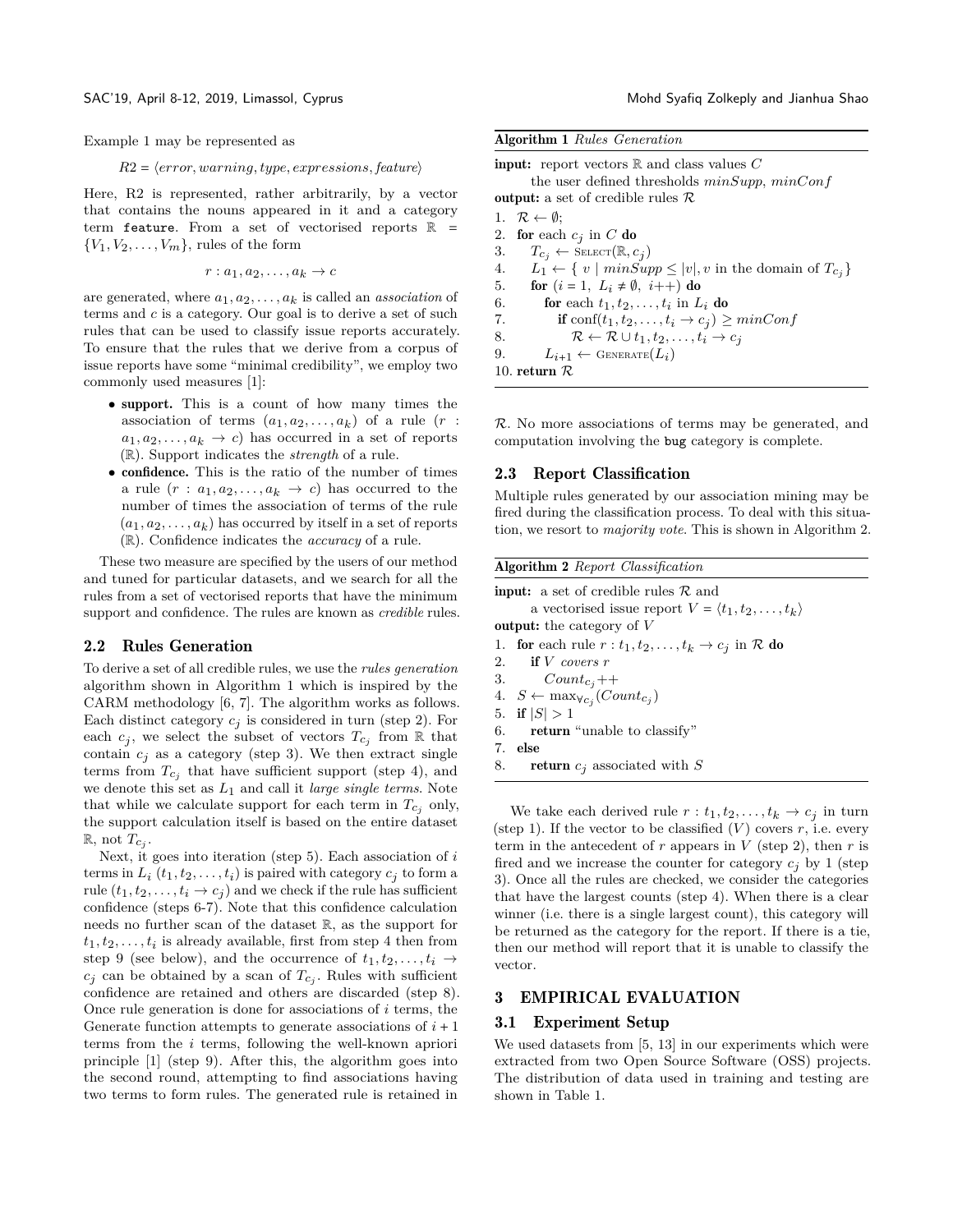<span id="page-2-0"></span>Table 1: Dataset

# 3.2 Data Preparation

To vectorise issue reports, we used NLTK toolkit [\[8\]](#page-3-12). Similar to previous studies [\[2,](#page-3-2) [3,](#page-3-3) [9,](#page-3-4) [11,](#page-3-5) [12\]](#page-3-6) and [\[10\]](#page-3-7), we performed standard text processing and manually specify the keywords used as features to classify an issue report. That is, we randomly selected 10 issue reports used in previous studies [\[5,](#page-3-1) [13\]](#page-3-10), and extracted a maximum of 60 keywords from them. We represent our reports as a binary table shown below, i.e report 1 contains keyword error, not bug, etc:

| ΙD  | error bug | $\cdots$ | issue Category |
|-----|-----------|----------|----------------|
|     |           | .        | bug            |
|     |           |          |                |
| 500 |           | $\cdot$  | non-bug        |

# 3.3 Experimental Results

We observe the classification accuracy by varying *minSupp*, *minSupp* and *number of keywords* used in our method, and measure the accuracy as follows:

$$
Accuracy = \frac{T_{correct}}{T_{total} - T_{unknown}}
$$

where  $T_{correct}$  is the number of correctly classified reports,  $T_{total}$  the total number of reports used in testing, and  $T_{unknown}$  the number of reports that our method is unable to classify as a result of our majority vote. We excluded these "unable to classify" reports from our accuracy measure because they are not classified by our method as bug or non-bug, so we are unable to establish whether our method has correctly or wrongly classified them.

It is worth noting that allowing unclassified cases is an important feature of our new method: when there is no clear evidence (majority) to suggest that a report is bug or non-bug, we argue that it is better to leave such cases to the human expert rather than forcing a classification. Once these reports are classified by human experts, we can incorporate this knowledge into our classifier through a form of machine learning, thereby gradually reducing the number of "unable to classify reports" in future and allowing our model to evolve over time. Further discussion on this topic is beyond the scope of the current paper. In all experiments, we compare our method to several popular machine learning algorithms such as Multinomial Naive Bayes (NB), Decision Tree (DT - C4.5), Support Vector Machine (SVM) and Ripper (JRip) available from the WEKA toolkit [\[4\]](#page-3-13).

3.3.1 Varying minConf on Accuracy. This experiment assessed the impact of varying *minConf* on classification accuracy, while fixing *minSupp* at 5 and keywords at 60. Figure [2](#page-2-1) shows the accuracy of using our method to classify the testing reports and plotted the accuracy of four standard machine learning algorithms used in our study for comparison and reference.

The number of rules derived from our association mining decreases as *minConf* increases, since more accurate rules are demanded, naturally less such rules will be there to find. However, the accuracy of our classification suggests that highly confident rules will not help classify reports accurately. As we can see, when *minConf* was set at 80% or less, our method outperformed the four popular machine learning methods. While this may be counter-intuitive, we argue, this validates our hypothesis that is searching for dominant patterns (rules) only may not help classify issues reports accurately, and it is better to look for all credible patterns.

<span id="page-2-1"></span>

Figure 2: Accuracy vs minConf

3.3.2 Varying minSupp on Accuracy. This experiment assessed the impact of varying *minSupp* on classification accuracy, while fixing *minConf* at 60% and keywords at 60. Figure [3](#page-3-14) shows the accuracy of using our method to classify the testing reports. The accuracy of other four methods used in our study are also plotted in Figure [3](#page-3-14) for comparison. Again, a similar pattern is observed here: as we increase *min-Supp* (requiring stronger rules), less rules are obtained, but accuracy of classification increases, and when *minSupp* was set low, our method performed better than the four standard techniques. This suggests, as in the case of varying *minConf*, it is useful to look for many credible rules, not just a few strong rules in issue reports classification.

3.3.3 Varying Number of Keywords on Accuracy. This experiment assessed the impact of varying the number of keywords used in report vectorisation on classification accuracy, while fixing *minConf* at 60% and *minSupp* at 10. To avoid bias, we randomly chose the keywords from the set of 60. Figure [4](#page-3-15) shows the accuracy of using our method to classify the testing reports compared with four other methods used in our study.

The number of rules generated increased as more keywords were used in representing the issue reports. This is expected as the more keywords are used, the more associations among the keywords will form, since with the classification association mining methodology, each association of terms can be